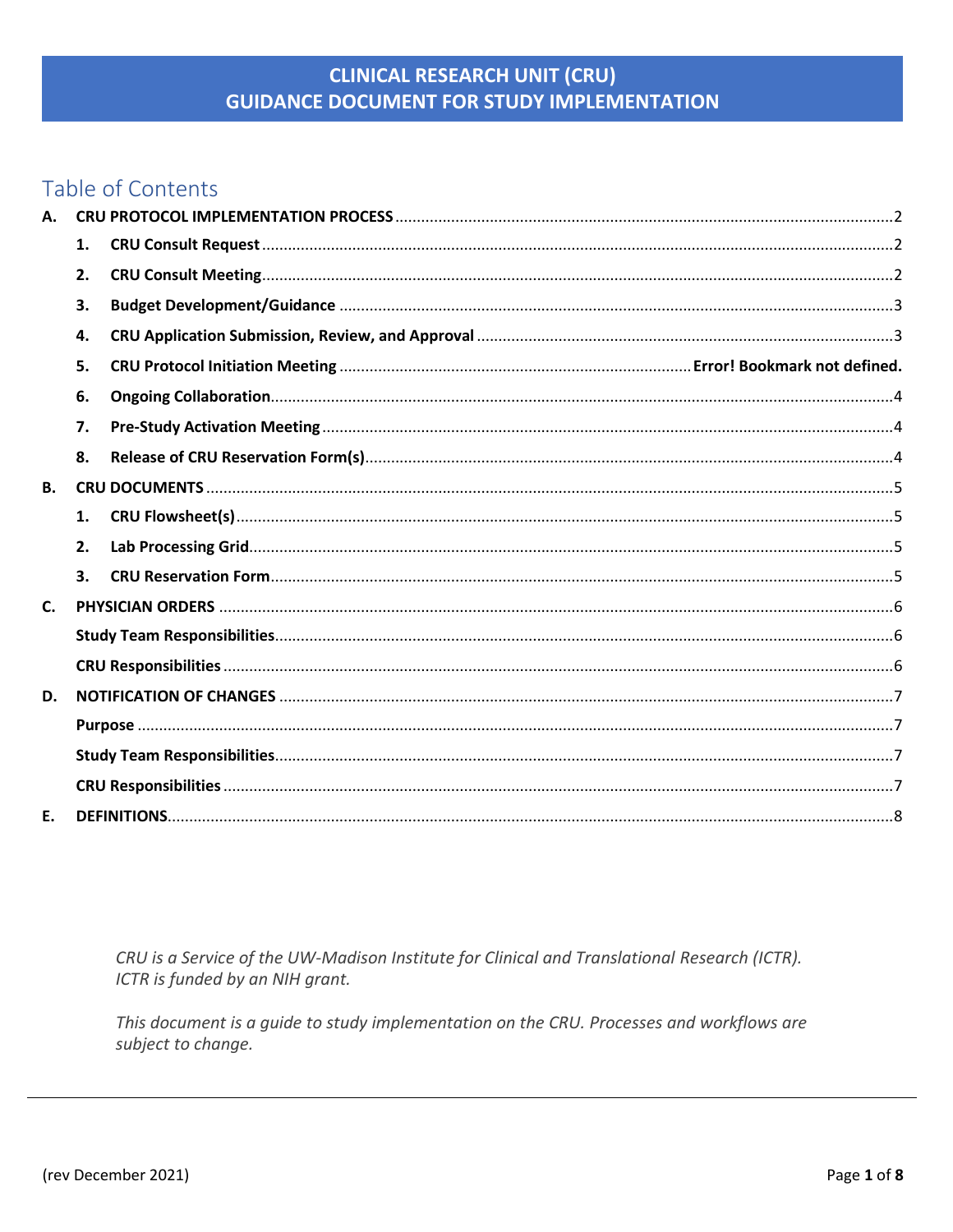<span id="page-1-2"></span><span id="page-1-1"></span><span id="page-1-0"></span>

| A. CRU PROTOCOL IMPLEMENTATION PROCESS                                                                                          |                                                                                                                                                                                                                                                                                                                                                                                                                                                                                                                                                                                                                                                                                                                                    |                                                                                                                                                                                                                                                                                                                                                                                                                                                                                                                                                           |  |
|---------------------------------------------------------------------------------------------------------------------------------|------------------------------------------------------------------------------------------------------------------------------------------------------------------------------------------------------------------------------------------------------------------------------------------------------------------------------------------------------------------------------------------------------------------------------------------------------------------------------------------------------------------------------------------------------------------------------------------------------------------------------------------------------------------------------------------------------------------------------------|-----------------------------------------------------------------------------------------------------------------------------------------------------------------------------------------------------------------------------------------------------------------------------------------------------------------------------------------------------------------------------------------------------------------------------------------------------------------------------------------------------------------------------------------------------------|--|
| Step/Purpose                                                                                                                    | <b>Study Team Responsibilities</b>                                                                                                                                                                                                                                                                                                                                                                                                                                                                                                                                                                                                                                                                                                 | <b>CRU Responsibilities</b>                                                                                                                                                                                                                                                                                                                                                                                                                                                                                                                               |  |
| 1. CRU Consult Request                                                                                                          |                                                                                                                                                                                                                                                                                                                                                                                                                                                                                                                                                                                                                                                                                                                                    |                                                                                                                                                                                                                                                                                                                                                                                                                                                                                                                                                           |  |
| Initiate CRU feasibility<br>review.<br>Facilitate formal review<br>by the Protocol<br>Implementation Review<br>Committee (PIR). | See ICTR/CRU webpage for link to submit CRU Consult<br>Request.<br>Review study protocol and clearly identify visits and<br>activities that need to be carried out on the CRU. This<br>typically includes visits with timed activities, research<br>medication administration, and research<br>interventions such as lumbar punctures, sponsor<br>ECGs, and specimen collection/processing.<br>I Identify study specific equipment to be used (e.g.,<br>sponsor ECG machine).<br>I Identify activities that will be conducted by study<br>team during CRU visit (e.g., questionnaires).<br>Ensure study team personnel have necessary access<br>(e.g., OnCore, Health Link). Allow time for training<br>required to obtain access. | Schedule and facilitate CRU consult<br>meeting.<br>Review protocol for feasibility.<br>■ Identify processes, workflows, potential<br>issues and gather study specific<br>information prior to formal CRU<br>application.                                                                                                                                                                                                                                                                                                                                  |  |
|                                                                                                                                 | 2. CRU Consult Meeting                                                                                                                                                                                                                                                                                                                                                                                                                                                                                                                                                                                                                                                                                                             |                                                                                                                                                                                                                                                                                                                                                                                                                                                                                                                                                           |  |
| Review proposed CRU<br>protocol activities.<br>Facilitate formal CRU PIR<br>approval process.                                   | Review protocol and be knowledgeable about the<br>CRU visits and activities being requested.<br>Attend CRU Consult Meeting and include other study<br>team members as appropriate. Note: PI is not<br>required to attend the CRU Consult Meeting.<br>Inquire about CRU procedures/standards that may<br>impact feasibility or budget development.<br>Follow up on outstanding questions from consult<br>meeting.                                                                                                                                                                                                                                                                                                                   | • CRU will include CRU members that should<br>attend (CRU Protocol Team Lead, Protocol<br>Manager, others).<br>Review Consult Meeting Agenda with<br>study team.<br>Answer study team questions related to<br>CRU visits and activities.<br>• Obtain additional information and<br>clarification from study team regarding<br>protocol activities, participant population,<br>and workflows.<br>Inform study team of CRU and/or UWH<br>requirements that may impact study<br>activities, feasibility, or budget.<br>Address applicable hospital policies. |  |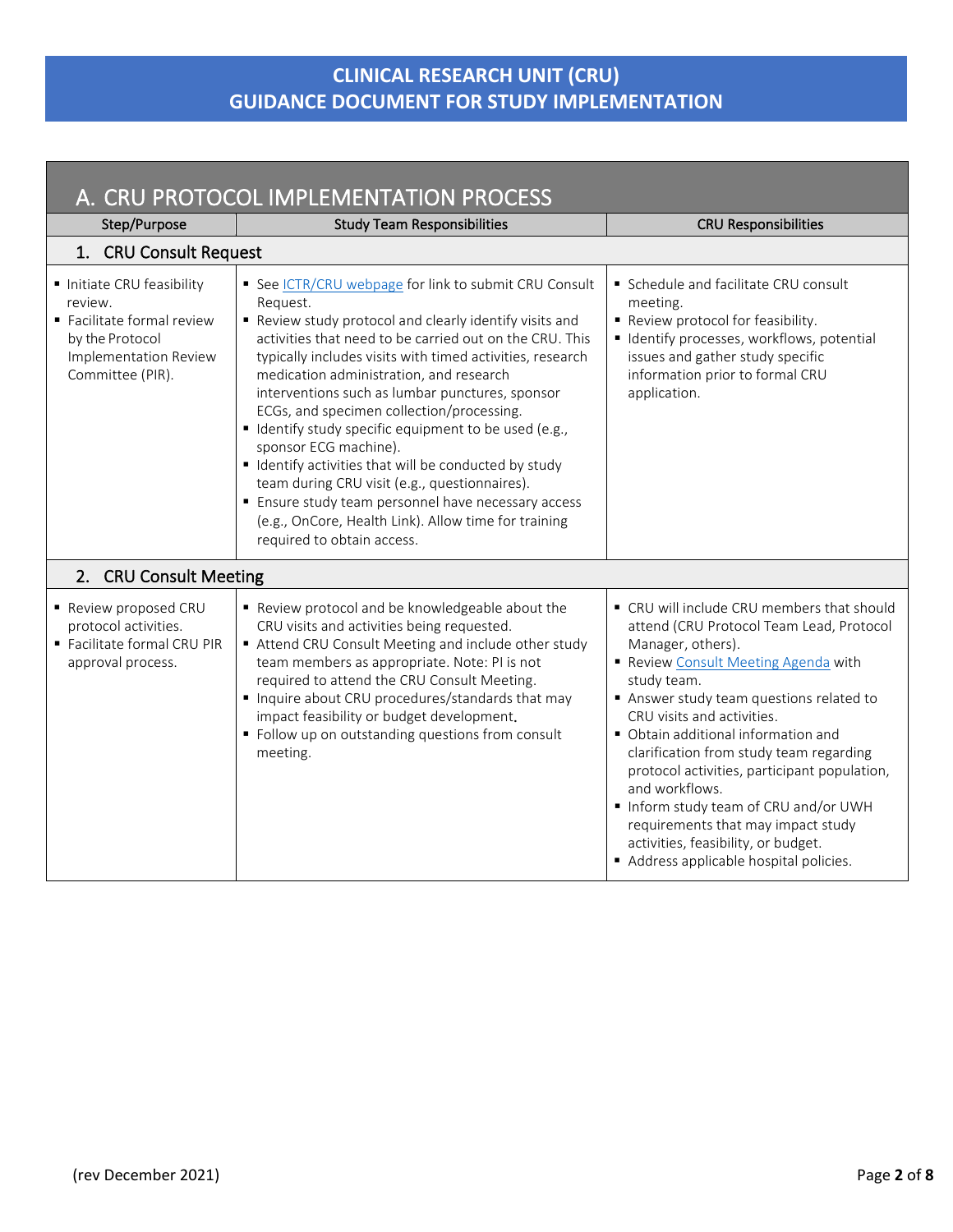<span id="page-2-0"></span>

| A. CRU PROTOCOL IMPLEMENTATION PROCESS                                                          |                                                                                                                                                                                                                                                                                                                                                                                                                                                                                                                                                                                                                                                                                                                                                                                                                                                                                                                                                                                                                                                                                                                                                                                                                                                                                                                                                                                                                              |                                                                                                                                                                                                                                                                                                                                                                                                                                                |  |
|-------------------------------------------------------------------------------------------------|------------------------------------------------------------------------------------------------------------------------------------------------------------------------------------------------------------------------------------------------------------------------------------------------------------------------------------------------------------------------------------------------------------------------------------------------------------------------------------------------------------------------------------------------------------------------------------------------------------------------------------------------------------------------------------------------------------------------------------------------------------------------------------------------------------------------------------------------------------------------------------------------------------------------------------------------------------------------------------------------------------------------------------------------------------------------------------------------------------------------------------------------------------------------------------------------------------------------------------------------------------------------------------------------------------------------------------------------------------------------------------------------------------------------------|------------------------------------------------------------------------------------------------------------------------------------------------------------------------------------------------------------------------------------------------------------------------------------------------------------------------------------------------------------------------------------------------------------------------------------------------|--|
| Step/Purpose                                                                                    | <b>Study Team Responsibilities</b>                                                                                                                                                                                                                                                                                                                                                                                                                                                                                                                                                                                                                                                                                                                                                                                                                                                                                                                                                                                                                                                                                                                                                                                                                                                                                                                                                                                           | <b>CRU Responsibilities</b>                                                                                                                                                                                                                                                                                                                                                                                                                    |  |
| <b>Budget Development/Guidance</b><br>3.                                                        |                                                                                                                                                                                                                                                                                                                                                                                                                                                                                                                                                                                                                                                                                                                                                                                                                                                                                                                                                                                                                                                                                                                                                                                                                                                                                                                                                                                                                              |                                                                                                                                                                                                                                                                                                                                                                                                                                                |  |
| • Clarify and identify<br>services/procedures<br>provided by the CRU for<br>budget development. | " Submit CRU Consult prior to contacting the CRU for<br>budget guidance.<br>• Develop study budget based on protocol and lab<br>manual. For CRU charges, refer to CRU Charge<br>Guidance document, which can be found in the<br><b>Budgeting Toolkit for Industry Studies link.</b><br>• Note: Actual specimen processing charges cannot be<br>determined without lab manual.<br>• When calculating CRU hours for subjects, include<br>time for resulting labs and drug preparation/delivery.<br>(For example, standard turnaround time for routine<br>medication orders by UWH Pharmacy is ~2 hours).<br>Submit budget in OnCore. Ancillary Services Report<br>(ASR) will subsequently be distributed by the UW CRO<br>for review by UW Health areas including the CRU.<br>Provide sufficient information and/or documentation<br>in the ASR for an accurate review.<br>Revise budget in OnCore as changes occur and inform<br>CRU of changes.<br>If the study is funded by industry, provide the study's<br>fund-account number (in the format "133ZYX9876")<br>to the CRU Protocol Manager.<br>Prior to study initiation, complete Study<br>Registration/SMPH Review Process.<br>For help with OnCore, please refer to the OnCore<br>Knowledge Base:<br>OnCore Overview (wisc.edu).<br>$\circ$<br>OnCore: Steps to complete before a study can be<br>$\circ$<br>registered via OnCore and Opened to Accrual<br>(wisc.edu) | CRU Protocol Manager will:<br>Provide clarification regarding CRU<br>procedures and activities that may impact<br>budgets.<br>Answer questions related to CRU charges.<br>Review CRU charges provided in the<br>Ancillary Services Report.<br>Approve the Ancillary Services Report or<br>request clarification(s) from the study<br>team as needed.<br>Prepare study specific CRU charge entry<br>slip (to ensure standardized charge entry). |  |
|                                                                                                 | 4. CRU Application Submission, Review, and Approval                                                                                                                                                                                                                                                                                                                                                                                                                                                                                                                                                                                                                                                                                                                                                                                                                                                                                                                                                                                                                                                                                                                                                                                                                                                                                                                                                                          |                                                                                                                                                                                                                                                                                                                                                                                                                                                |  |
|                                                                                                 | Protocol Implementation Review Committee members include the CRU Medical Director; staff from ICTR administration; CRU nursing,                                                                                                                                                                                                                                                                                                                                                                                                                                                                                                                                                                                                                                                                                                                                                                                                                                                                                                                                                                                                                                                                                                                                                                                                                                                                                              |                                                                                                                                                                                                                                                                                                                                                                                                                                                |  |
|                                                                                                 | nutrition, administration, and Research Subject Advocate (RSA); UW Health PRC manager and UW Health Laboratory manager. This                                                                                                                                                                                                                                                                                                                                                                                                                                                                                                                                                                                                                                                                                                                                                                                                                                                                                                                                                                                                                                                                                                                                                                                                                                                                                                 |                                                                                                                                                                                                                                                                                                                                                                                                                                                |  |

<span id="page-2-1"></span>committee reviews all applications requesting CRU support and determines feasibility. When approved, a Notice of Award is issued.

| ■ Request and receive<br>formal approval for CRU<br>support - determined by<br>the CRU Protocol<br><b>Implementation Review</b><br>(PIR) Committee. | See ICTR/CRU webpage for link to CRU Application,<br>detailed instructions for application submission, and<br>for meeting dates and deadlines.<br>■ Note: A CRU consult must occur prior to submitting a<br>CRU application. Also, feasibility and approval of<br>sample processing performed by CRU cannot be fully<br>determined without the study's lab manual.<br>" To prevent delay in the CRU award, submit your<br>written response to all CRU PIR Committee concerns<br>included in the PIR memo in a timely manner.<br>Review the CRU award for approved number of<br>subjects and specific study visits (OSS or outpatient). | ■ CRU Protocol Manager will:<br>Assign application for review at PIR<br>Committee meeting, where it will be<br>confirmed that the study can be<br>supported by CRU.<br>Provide communication to the study team<br>identifying items needing attention and<br>questions from the committee (PIR<br>memo).<br>• Once committee concerns have been<br>satisfied, send CRU Notice of Award memo<br>to study team. |
|-----------------------------------------------------------------------------------------------------------------------------------------------------|----------------------------------------------------------------------------------------------------------------------------------------------------------------------------------------------------------------------------------------------------------------------------------------------------------------------------------------------------------------------------------------------------------------------------------------------------------------------------------------------------------------------------------------------------------------------------------------------------------------------------------------|---------------------------------------------------------------------------------------------------------------------------------------------------------------------------------------------------------------------------------------------------------------------------------------------------------------------------------------------------------------------------------------------------------------|
|-----------------------------------------------------------------------------------------------------------------------------------------------------|----------------------------------------------------------------------------------------------------------------------------------------------------------------------------------------------------------------------------------------------------------------------------------------------------------------------------------------------------------------------------------------------------------------------------------------------------------------------------------------------------------------------------------------------------------------------------------------------------------------------------------------|---------------------------------------------------------------------------------------------------------------------------------------------------------------------------------------------------------------------------------------------------------------------------------------------------------------------------------------------------------------------------------------------------------------|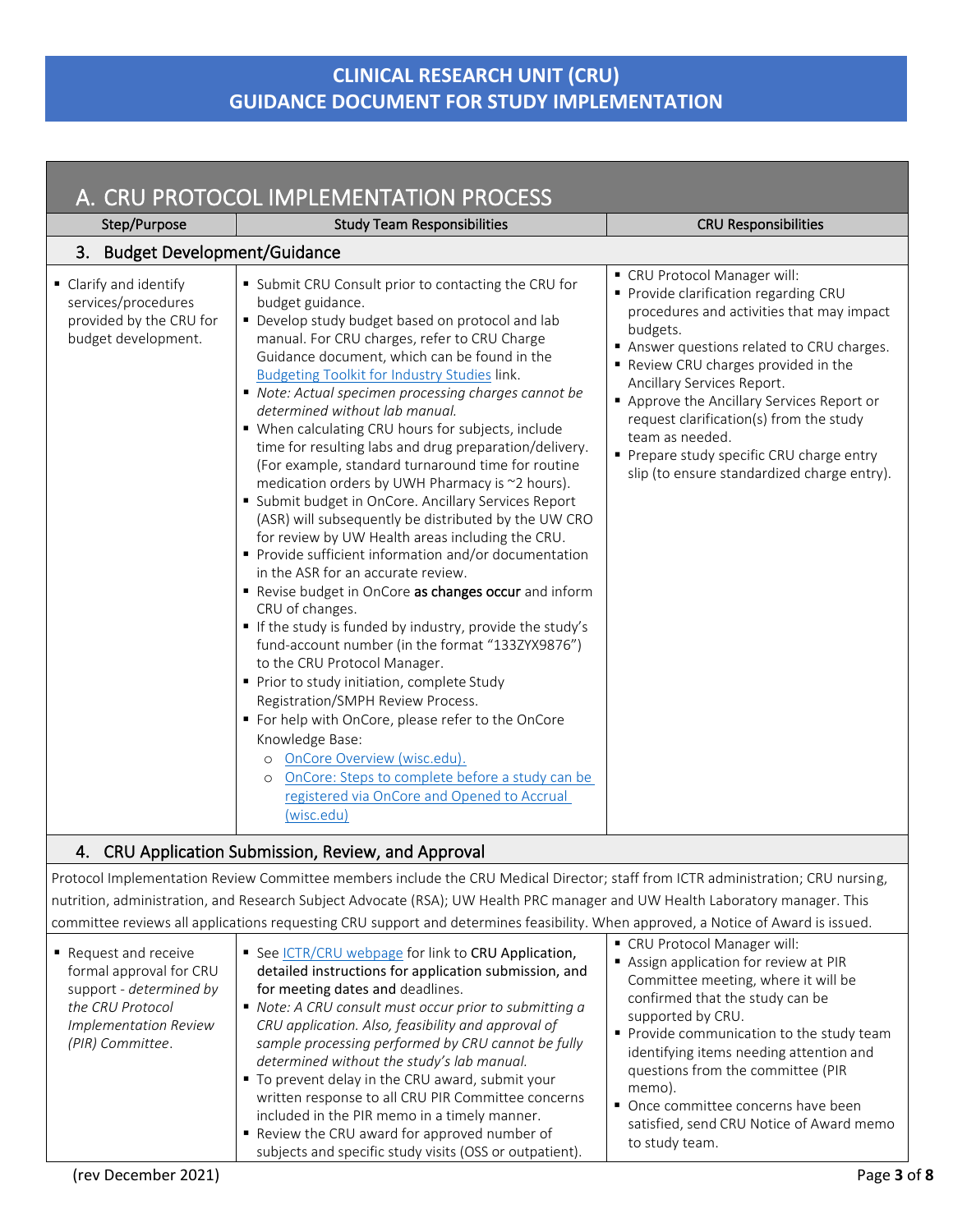<span id="page-3-2"></span><span id="page-3-1"></span><span id="page-3-0"></span>

| A. CRU PROTOCOL IMPLEMENTATION PROCESS                                                                                                                                                                                                                    |                                                                                                                                                                                                                                                                                                                                                                                                                                                                                                   |                                                                                                                                                                                                                                                                                                                                                                                                                                                  |  |
|-----------------------------------------------------------------------------------------------------------------------------------------------------------------------------------------------------------------------------------------------------------|---------------------------------------------------------------------------------------------------------------------------------------------------------------------------------------------------------------------------------------------------------------------------------------------------------------------------------------------------------------------------------------------------------------------------------------------------------------------------------------------------|--------------------------------------------------------------------------------------------------------------------------------------------------------------------------------------------------------------------------------------------------------------------------------------------------------------------------------------------------------------------------------------------------------------------------------------------------|--|
| Step/Purpose                                                                                                                                                                                                                                              | <b>Study Team Responsibilities</b>                                                                                                                                                                                                                                                                                                                                                                                                                                                                | <b>CRU Responsibilities</b>                                                                                                                                                                                                                                                                                                                                                                                                                      |  |
| 5. Ongoing Collaboration                                                                                                                                                                                                                                  |                                                                                                                                                                                                                                                                                                                                                                                                                                                                                                   |                                                                                                                                                                                                                                                                                                                                                                                                                                                  |  |
| Continue exchange of<br>information and<br>facilitate<br>operationalization of the<br>protocol on the CRU.                                                                                                                                                | Provide information as it becomes available to<br>implement the protocol on the CRU.<br>Provide CRU with most recent or pending versions of<br>protocol and associated documents (e.g., consent,<br>lab/procedure manuals, sponsor equipment, kits) as<br>soon as they become available.<br>Collaborate on development of physician orders.<br>Review CRU documents and compare flowsheets,<br>physician orders, and study protocol to ensure they<br>are consistent and meet study requirements. | • Develop CRU documents based on the<br>study protocol, information provided by<br>the study team, UWH policies, CRU<br>standards, and other relevant information.<br>Provide information for orders<br>development for oncology studies.<br>For all other studies, facilitate the order<br>development process.<br>• Discuss questions or concerns regarding<br>implementation of the study on CRU.<br>" Continue development of CRU documents. |  |
| <b>Pre-Study Activation Meeting</b><br>6.                                                                                                                                                                                                                 |                                                                                                                                                                                                                                                                                                                                                                                                                                                                                                   |                                                                                                                                                                                                                                                                                                                                                                                                                                                  |  |
| • Finalize preparations for<br>implementation of<br>study.<br>Typically only needed for<br>study teams new to CRU.                                                                                                                                        | Discuss changes and implement last minute details.<br>Ensure meeting is attended by appropriate study<br>personnel who will be carrying out the study visits.                                                                                                                                                                                                                                                                                                                                     | Review CRU procedures with study team<br>(e.g., scheduling visits on the CRU, check<br>in/out lab kits/samples, physician orders,<br>consents, flowsheet pickup, and lab<br>supplies).<br>Answer remaining questions prior to study<br>start date.<br>" Confirm staff training is completed prior to<br>study activation.                                                                                                                        |  |
| 7. Release of CRU Reservation Form(s)                                                                                                                                                                                                                     |                                                                                                                                                                                                                                                                                                                                                                                                                                                                                                   |                                                                                                                                                                                                                                                                                                                                                                                                                                                  |  |
| The CRU reservation form is submitted to CRU to schedule overnight and outpatient visits on the CRU.<br>Note: A New Reservation (pre-admission planning form) is also entered separately into Health Link by the study team for<br>overnight visits only. |                                                                                                                                                                                                                                                                                                                                                                                                                                                                                                   |                                                                                                                                                                                                                                                                                                                                                                                                                                                  |  |
| Provide a process to<br>schedule CRU visits.<br>Final step in the CRU<br>Implementation<br>process.                                                                                                                                                       | Review reservation form for accuracy upon release.<br>Use the study specific CRU reservation form to<br>request outpatient and overnight visits approved in<br>the CRU award.<br>See Section B. CRU Documents.                                                                                                                                                                                                                                                                                    | Release reservation form(s) to study team<br>when all implementation requirements<br>have been met. Including, but not limited<br>to: CRU approval, IRB approval, physician<br>orders approval, CRU flowsheet approval,<br>CRU staff training (if needed), specimen<br>processing instructions finalized, ancillary<br>services review completed, study<br>registration/SMPH signoff completed.                                                  |  |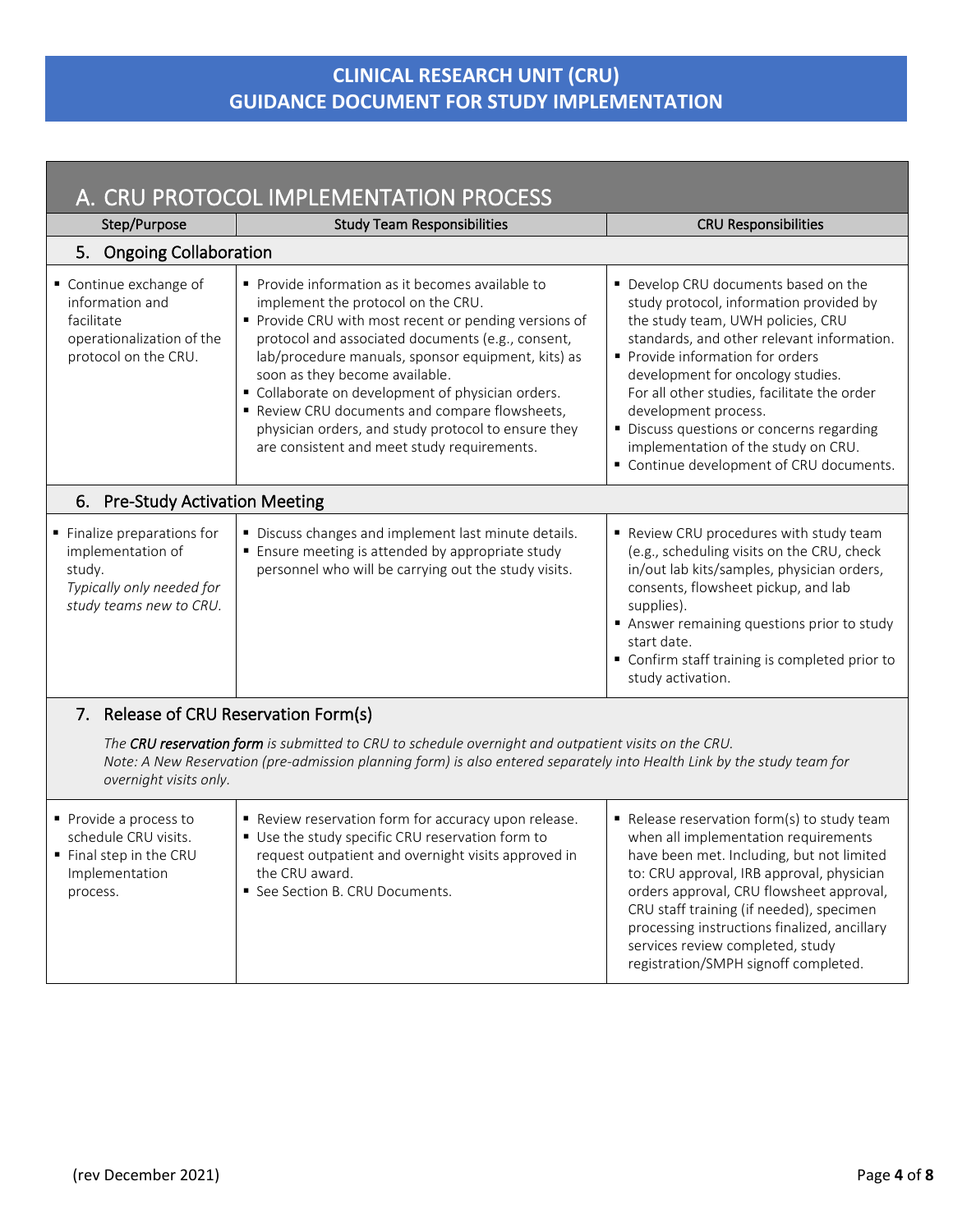### <span id="page-4-0"></span>B. CRU DOCUMENTS

*The following documents are essential to ensure both quality study data collection AND a safe environment for research participants. Study specific documents ensure CRU nurses have the information necessary to carry out study activities and maintain* 

<span id="page-4-3"></span><span id="page-4-2"></span><span id="page-4-1"></span>

| fidelity to the research protocol while maintaining human subjects' protections.                                                                                                                   |                                                                                                                                                                                                                                                                                                                                                                                                                                                                                                                                                                                                                                                             |                                                                                                                                                                                                                                                                                                                                               |  |  |
|----------------------------------------------------------------------------------------------------------------------------------------------------------------------------------------------------|-------------------------------------------------------------------------------------------------------------------------------------------------------------------------------------------------------------------------------------------------------------------------------------------------------------------------------------------------------------------------------------------------------------------------------------------------------------------------------------------------------------------------------------------------------------------------------------------------------------------------------------------------------------|-----------------------------------------------------------------------------------------------------------------------------------------------------------------------------------------------------------------------------------------------------------------------------------------------------------------------------------------------|--|--|
| Document/Purpose                                                                                                                                                                                   | <b>Study Team Responsibilities</b>                                                                                                                                                                                                                                                                                                                                                                                                                                                                                                                                                                                                                          | <b>CRU Responsibilities</b>                                                                                                                                                                                                                                                                                                                   |  |  |
|                                                                                                                                                                                                    | 1. CRU Flowsheet(s)                                                                                                                                                                                                                                                                                                                                                                                                                                                                                                                                                                                                                                         |                                                                                                                                                                                                                                                                                                                                               |  |  |
| Guide CRU staff in<br>protocol activities, precise<br>data collection,<br>documentation, and<br>research lab processing<br>instructions for all CRU<br>visits.<br>■ Serve as a source<br>document. | Provide CRU with protocol, amendments, lab<br>manuals, subject diaries (if applicable),<br>investigator brochure, pharmacy manual,<br>procedure manuals, and other guidance material<br>for accurate development of CRU documents.<br>As needed, contact sponsor and/or other sources<br>to obtain/verify additional information for<br>accurate implementation of the study.<br>Provide timely information to the CRU that may<br>require a change in workflow, process,<br>procedures, and/or documentation.<br>Review CRU Flowsheet(s) for accuracy and<br>completeness based on physician orders and<br>research protocol.<br>Approve CRU Flowsheet(s). | • Develop study specific nursing document(s) to<br>guide CRU staff in carrying out protocol<br>activities according to the research protocol,<br>UWH policies, CRU standards, and other<br>pertinent information.<br>Upon completion of CRU document<br>development, send copy of each document to<br>the study team for review and approval. |  |  |
| 2.<br><b>Lab Processing Grid</b>                                                                                                                                                                   |                                                                                                                                                                                                                                                                                                                                                                                                                                                                                                                                                                                                                                                             |                                                                                                                                                                                                                                                                                                                                               |  |  |
| Assist CRU staff in<br>preparing for specimen<br>collection, processing,<br>and storage.                                                                                                           | Submit all lab related resources (e.g., lab<br>manual, lab flowchart, standard operating<br>manual) and research kits, including requisition<br>forms to CRU.<br>Collaborate with CRU protocol team lead and<br>study lab personnel (if applicable) to develop<br>the lab processing grid.<br>Review lab processing grid for accuracy and<br>completeness based on research protocol and lab<br>manual. Follow-up with sponsor to resolve any<br>discrepancies.<br>Approve lab processing grid.<br>Provide research kits for CRU visits to CRU<br>protocol team lead for review.                                                                            | Facilitate development of the study specific lab<br>processing grid with input from study team and<br>study lab personnel (if applicable).<br>Upon completion of CRU document<br>development, send copy to the study team for<br>review and approval.<br>" For oncology studies, send lab processing grid<br>to CP for review and approval.   |  |  |
| 3.<br><b>CRU Reservation Form</b>                                                                                                                                                                  |                                                                                                                                                                                                                                                                                                                                                                                                                                                                                                                                                                                                                                                             |                                                                                                                                                                                                                                                                                                                                               |  |  |
| Schedule CRU visits.                                                                                                                                                                               | • Call CRU charge RN to confirm availability and<br>determine date/time for visit.<br>• Once availability is confirmed, submit study<br>specific CRU reservation form using a separate<br>page for each calendar month.<br>■ Note: Additional visits cannot be added without<br>CRU approval. Modifications to the Reservation<br>Form may not be made by the study team.                                                                                                                                                                                                                                                                                   | • Develop study specific CRU reservation form(s)<br>for CRU approved study visits.<br>• See Release of Reservation Form(s) section<br>under CRU Protocol Implementation Process.                                                                                                                                                              |  |  |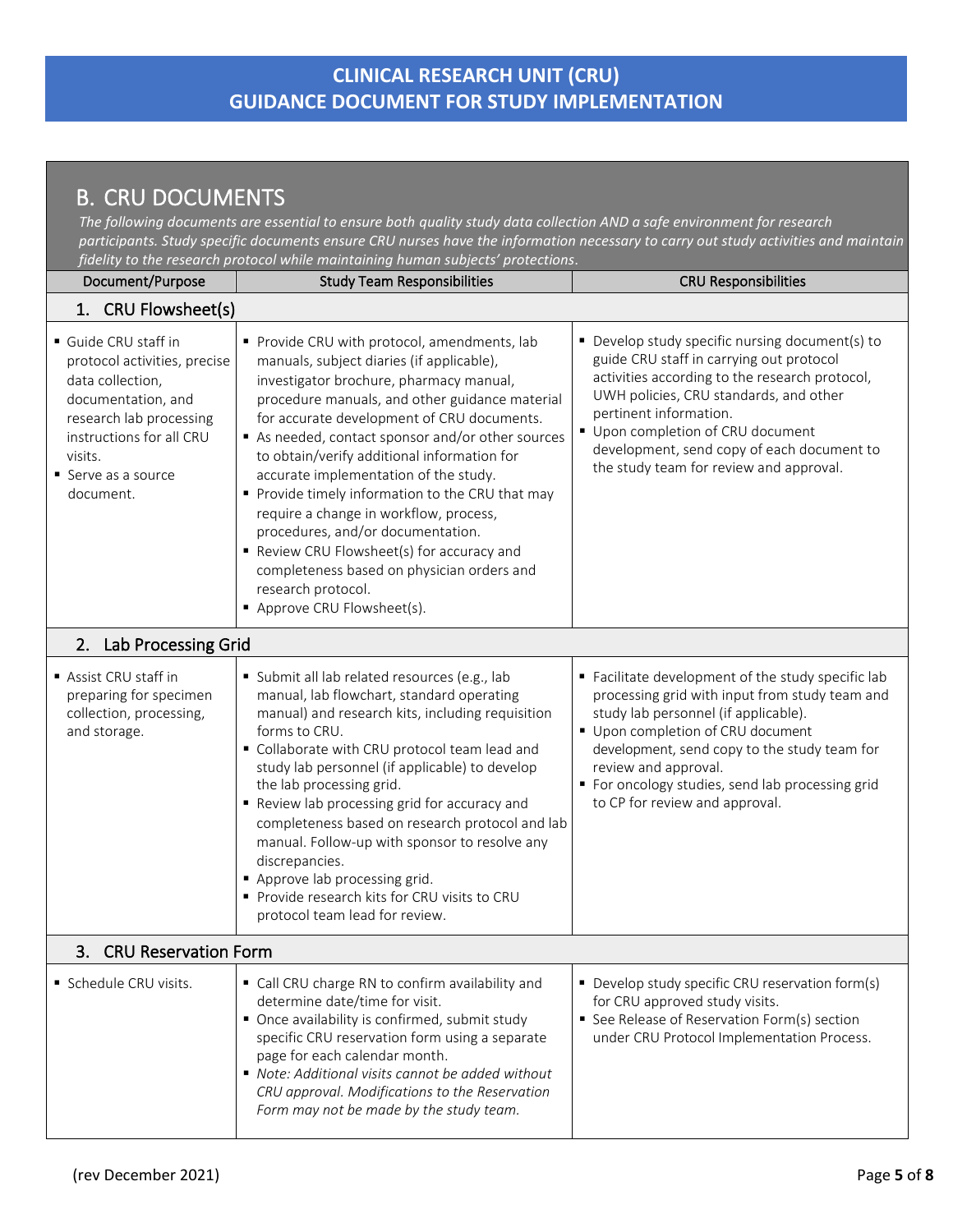## <span id="page-5-0"></span>C. PHYSICIAN ORDERS

*Physician orders are required to:*

- ➢ *Legally delegate activities, within the scope of nursing practice, to the CRU nursing staff.*
- ➢ *Ensure a safe process for communicating directives for patient care and research activities.*
- ➢ *Support fidelity to the research protocol.*
- <span id="page-5-2"></span>➢ *Orders must meet requirements of UWHC Administrative Policy #8.16, Patient Care Orders.*

<span id="page-5-3"></span><span id="page-5-1"></span>

| $\blacktriangleright$ Orders must meet requirements of UWHC Administrative Policy #8.16, Patient Care Orders.<br><b>Study Team Responsibilities</b>                                                                                                                                                                                                                                                                                                                                                                                                                                                                                                                                                                                                       | <b>CRU Responsibilities</b>                                                                                                                                                                                                                                                                                                                                                                                                                                                               |
|-----------------------------------------------------------------------------------------------------------------------------------------------------------------------------------------------------------------------------------------------------------------------------------------------------------------------------------------------------------------------------------------------------------------------------------------------------------------------------------------------------------------------------------------------------------------------------------------------------------------------------------------------------------------------------------------------------------------------------------------------------------|-------------------------------------------------------------------------------------------------------------------------------------------------------------------------------------------------------------------------------------------------------------------------------------------------------------------------------------------------------------------------------------------------------------------------------------------------------------------------------------------|
| Physician Orders<br>Have and in-depth knowledge of the protocol.<br>Provide input to orders content.<br>" Coordinate with study team members to schedule meeting<br>times.<br>Review and approve draft orders and/or provide edits.<br>Facilitate PI and provider (if not PI) orders approval.<br>Enter orders for CRU visits and facilitate signature by the<br>study's authorized prescriber at least 2 days in advance of<br>the scheduled CRU visit.<br>Note: For studies that are carried out both on CRU AND<br>other locations (e.g., a study that has visits on CRU and<br>F6/6 or clinic), it is the study team's responsibility to submit<br>the Service Now ticket for order set development that<br>initiates the entire process noted above. | Physician Orders<br>Facilitate the order development process.<br>Enter Service Now ticket for order set development (for<br>non-Beacon orders for study visits only carried out on CRU).<br>■ Work with PRC and the Health Link build team to determine<br>order structure.<br>Facilitate orders content meeting.<br>Review and approve draft orders and/or provide edits,<br>ensuring orders adhere to UWH policies.<br>Educate PIs/teams on CRU requirements related to order<br>entry. |
| <b>Oncology Studies ONLY:</b><br>Beacon Oncology Treatment Plan(s)<br>Follow Beacon Research Playbook for Beacon Treatment<br>Plan builds.<br>Review draft orders prior to the HL multidisciplinary<br>meeting.<br>• Clarify discrepancies with PI/sponsor as needed.<br>Approve draft orders and/or provide edits.<br>Facilitate PI review and approval.<br>■ Notify collaborators when changes to physician orders are<br>required.                                                                                                                                                                                                                                                                                                                     | <b>Oncology Studies ONLY:</b><br>Beacon Oncology Treatment Plan(s)<br>Follow Beacon Research Playbook for Beacon Treatment<br>Plan builds.<br>Provide information for orders development related to CRU<br>visits and nursing workflows.<br>Review draft orders prior to HL multidisciplinary meeting.<br>Approve draft orders and/or provide edits.                                                                                                                                      |
| Note: Beacon HL analyst will notify collaborators when orders<br>are available in HL.                                                                                                                                                                                                                                                                                                                                                                                                                                                                                                                                                                                                                                                                     |                                                                                                                                                                                                                                                                                                                                                                                                                                                                                           |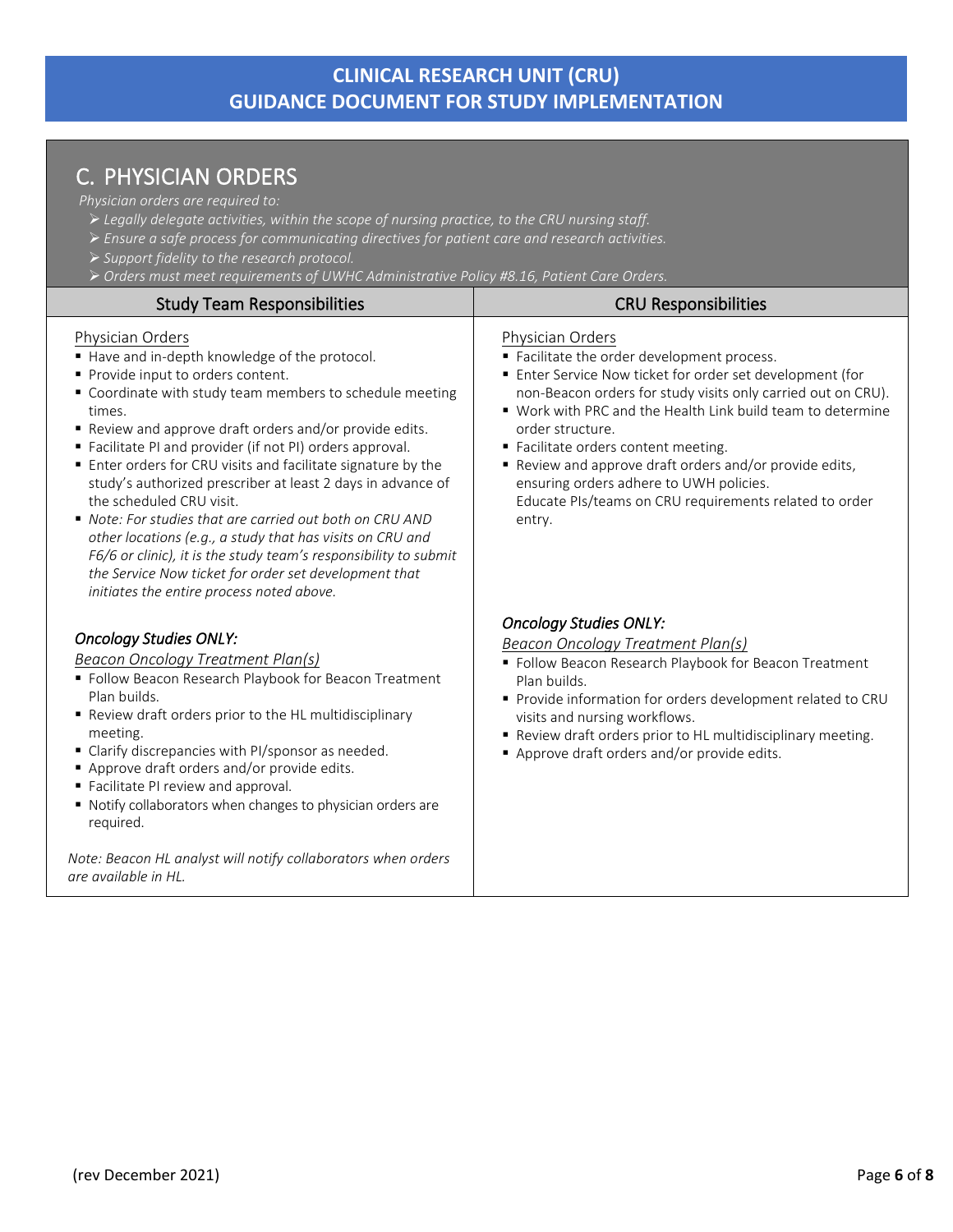## D. NOTIFICATION OF CHANGES

<span id="page-6-2"></span><span id="page-6-1"></span>*Applies to Amendment/Change to the protocol and/or Informed Consent Form; change in laboratory or other protocol manuals; note‐to file from sponsor; new document or change in existing documents; change in process; and/or any new information or changes.*

<span id="page-6-3"></span><span id="page-6-0"></span>

| Purpose                                                                                                                                                      | <b>Study Team Responsibilities</b>                                                                                                                                                                                                                                                                                                                                                                                                                                                                                                                                                                                                                                                                                                                                                                                                                                                                                                                                                                                                                                                                                                                                                                                                                   | <b>CRU Responsibilities</b>                                                                                                                                                                                                                                                                                                                                                                                        |
|--------------------------------------------------------------------------------------------------------------------------------------------------------------|------------------------------------------------------------------------------------------------------------------------------------------------------------------------------------------------------------------------------------------------------------------------------------------------------------------------------------------------------------------------------------------------------------------------------------------------------------------------------------------------------------------------------------------------------------------------------------------------------------------------------------------------------------------------------------------------------------------------------------------------------------------------------------------------------------------------------------------------------------------------------------------------------------------------------------------------------------------------------------------------------------------------------------------------------------------------------------------------------------------------------------------------------------------------------------------------------------------------------------------------------|--------------------------------------------------------------------------------------------------------------------------------------------------------------------------------------------------------------------------------------------------------------------------------------------------------------------------------------------------------------------------------------------------------------------|
| • Communicate visit<br>changes, change of<br>protocol, and<br>amendment details to<br>CRU.<br>Support safe care and<br>fidelity to the research<br>protocol. | Notify CRU of anticipated changes. Please refer to CRU<br>Notice of Award memo for process.<br>Prior to submission to IRB/WIRB, provide changes and/or<br>amendments to the CRU by email (including expedited<br>reviews). Provide tracked changes documents and all<br>new versions of documents to CRU.<br>If the change affects the CRU award, submit a revised<br>CRU Application to the CRU Protocol Manager. Please<br>note that this includes change to study population, CRU<br>activities, number of subjects, days/visits, etc.<br>• Changes may require a review by the CRU Protocol<br>Implementation Review (PIR) Committee.<br>Allow at a minimum of two weeks for implementation to<br>occur on the CRU.<br>Revise the budget in OnCore as necessary.<br>■ Notify the CRU when the changes are approved by UW<br>IRBs, WIRB and/or sponsor.<br>• Notify providers of the changes.<br>Physician Orders:<br>It is the responsibility of the study team to identify and<br>facilitate changes needed to orders.<br>Follow process outlined under section C: Physician<br>Orders (and Beacon Playbook for oncology studies using<br>Beacon Treatment Plans).<br>Include CRU Protocol Team Lead in all communications<br>regarding orders. | Amend CRU documents and forms to<br>reflect change(s) and obtain approval<br>from the study team. (See Section B.<br>CRU Documents).<br>After approval is received, provide final<br>"clean" copy of CRU document(s) to<br>the study team.<br>Educate CRU staff as required.<br>Notify study team when CRU is<br>prepared to implement change(s).<br>Implement new procedures according<br>to protocol and orders. |